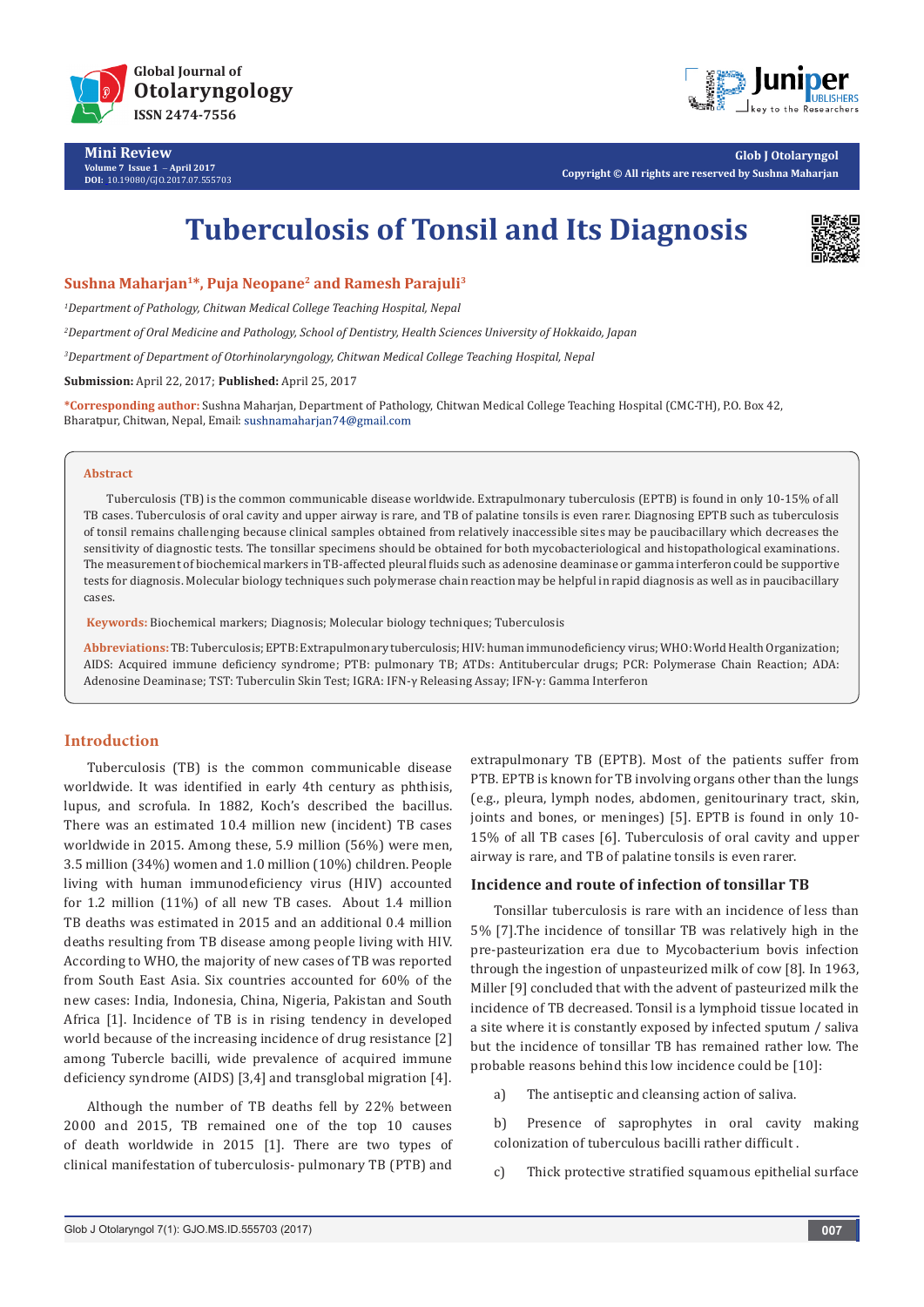covering of tonsil resistant to colonization by mycobacterium tuberculosis.

d) Inherent resistance of tonsil to tuberculosis.

After invent of highly effective antitubercular drugs (ATDs), incidence of tonsillar TB is reduced to zero, but its incidence is increasing nowadays as mentioned above. Tonsillar TB are commonly found in patients with poor host reaction due to alcoholism, HIV infection, and so forth. Poor dental hygiene, dental extraction, periodontitis, and leukoplakia are the predisposing factors for primary oral TB. It has been postulated that such infections are acquired by inhalation, with harbouring of disease in Waldeyer's ring as secondary form rather than primary form [11].

# **Classification of tonsillar tuberculosis [12]:**

Irwin Moore's classified tonsillar TB into:

a) Primary tuberculosis of tonsil- TB of tonsil occurs without involvement of lungs

b) Secondary tuberculosis of tonsil- There is pulmonary involvement with presence of positive sputum smear in addition to tonsillar TB.

## **Diagnosis**

#### **i. Mycobacterial stain and culture**

The culture of Mycobacterium tuberculosis organisms from a tonsillar specimen of the patient can make a definitive diagnosis of TB. However, Mycobacterial culture usually takes 2-8 weeks to receive the results, which is too slow to help treatment decisions [13]. Despite normal chest radiography findings, some EPTB patients have positive sputum culture results [14]. Bronchoscopic evaluation or sputum induction with nebulized hypertonic saline can increase diagnostic sensitivity [15,16].

#### **ii. Biopsy**

The diagnosis of tonsillar TB depends on the histological evidence. There should be presence of epithelioid granulomas, caseous necrosis, Langhan giant cells and AFB positive test for histopathologic diagnosis. However, loss of host immune function can result in demonstrating greater suppurative response and less well-formed granulomas in histopathologic findings [17]. Diagnostic accuracy can be increased if the results of the histology and polymerase chain reaction (PCR) assays are combined with those of culture. Moreover, formalin used for preservation of biopsy specimens destroys the mycobacteria and prevents further culture confirmation. Hence, biopsy material for mycobacterial culture should be submitted fresh or in a small amount of sterile saline.

#### **iii. Examination of body fluid**

Tissue biopsy is the most effective method of diagnosing tonsillar TB but it is invasive. The more easily accessible body fluid, such as pleural fluid can be studied if the patient has

associated primary pulmonary TB, then it can often provide valuable diagnostic clue for diagnosis. Exudative fluid is found in tuberculous pleural fluid study with predominance of lymphocytes in about 90% of cases. Adenosine deaminase (ADA) measurement is one of the most widely used biomarkers in body fluids for the diagnosis of EPTB. ADA is an enzyme involved although possible false-negative and false-positive results should be considered [18-20].

## **iv. Nucleic acid amplification test**

The nucleic acid amplification test, such as PCR has a major advantage, i.e., a rapid diagnosis can be made. The sensitivity could be improved by PCR because EPTB is a paucibacillary disease, as it can detect as few as 10 mycobacteria [21].

## **v. Immunological tests**

There are some supportive methods for diagnosing tonsillar TB, such as Tuberculin skin test (TST) and IFN-γ releasing assay (IGRA), but these have a limited diagnostic value. Interpretation of the result of TST reactivity can be complicated by crossreactivity with previous Bacille Calmette-Guerin vaccination or latent TB infection in countries where TB is common. Other factors like HIV infection, poor nutritional status, recent viral or bacterial infections, or vaccination with live virus can also reduce response to the TST. Similarly, IGRA cannot distinguish between latent infection and active pulmonary TB or EPTB. Thus, negative results cannot entirely exclude the disease [22].

# **Conclusion**

The tonsillar specimens should be obtained for both mycobacteriological and histopathological examinations. The measurement of biochemical markers in TB-affected pleural fluids such as ADA or IFN-γ releasing assay could be supportive tests for the diagnosis. Molecular biology techniques such PCR may be helpful in rapid diagnosis as well as in paucibacillary cases.

## **References**

- 1. [Global tuberculosis report \(2016\) World Health Organization.](http://www.who.int/tb/publications/global_report/gtbr2016_executive_summary.pdf)
- 2. Johnson R, Streicher EM, Louw GE, Warren RM, [van Helden PD, et al.](https://www.ncbi.nlm.nih.gov/pubmed/16878362)  [\(2006\) Drug resistance in Mycobacterium tuberculosis. Curr Issues](https://www.ncbi.nlm.nih.gov/pubmed/16878362)  [Mol Biol 8\(2\): 97-111.](https://www.ncbi.nlm.nih.gov/pubmed/16878362)
- 3. [Swaminathan S, Narendran G \(2008\) HIV and tuberculosis in India. J](https://www.ncbi.nlm.nih.gov/pubmed/19208978)  [Biosci 33\(4\): 527-537.](https://www.ncbi.nlm.nih.gov/pubmed/19208978)
- 4. [Corbett EL, Watt CJ, Walker N, Maher D, Williams BG et al. \(2003\) The](https://www.ncbi.nlm.nih.gov/pubmed/12742798)  [growing burden of tuberculosis: Global trends and interaction with the](https://www.ncbi.nlm.nih.gov/pubmed/12742798)  [HIV epidemic. Arch Intern Med 163: 1009-1021.](https://www.ncbi.nlm.nih.gov/pubmed/12742798)
- 5. World Health Organization. [Definitions and reporting framework for](http://apps.who.int/iris/bitstream/10665/79199/1/9789241505345_eng.pdf)  [tuberculosis: 2013 revision \(updated December 2014\)](http://apps.who.int/iris/bitstream/10665/79199/1/9789241505345_eng.pdf) Geneva: World [Health Organization; 2013.](http://apps.who.int/iris/bitstream/10665/79199/1/9789241505345_eng.pdf)
- 6. [Patel AK, Thakrar SJ, Ghanchi FD \(2011\) Clinical and laboratory profile](https://www.ncbi.nlm.nih.gov/pubmed/21712939)  [of patients with TB/HIV coinfection: A case series of 50 patients.](https://www.ncbi.nlm.nih.gov/pubmed/21712939) Lung India [28: 93-96.](https://www.ncbi.nlm.nih.gov/pubmed/21712939)
- 7. [Wilkinson HF \(1929\) A study of ten thousand pairs of tonsils, with](http://jamanetwork.com/journals/jamaotolaryngology/article-abstract/545278)  [special reference to the presence of cartilage, bone, tuberculosis and](http://jamanetwork.com/journals/jamaotolaryngology/article-abstract/545278)